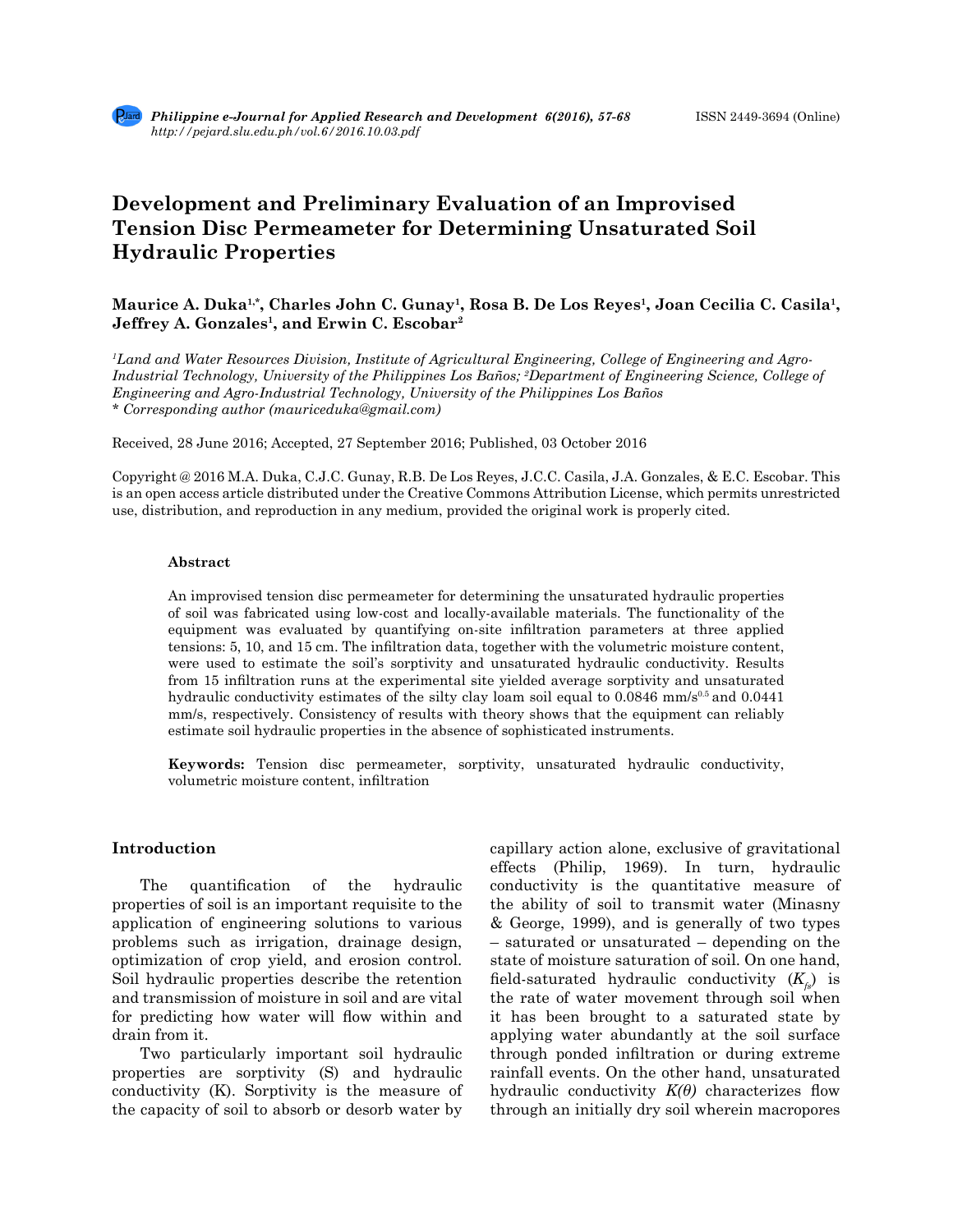are filled with air, leaving only the finer pores to accommodate water movement.  $K(\theta)$  is generally more difficult to measure, apart from the fact that it usually requires expensive instrumentation. As such, soil hydraulic conductivity measurements have often been focused on  $K_{\epsilon}$ . Meanwhile,  $K(\theta)$  is widely regarded as the most important property for studying water transmission and solute transport in porous media (Ghanbarian-Alavijeh & Hunt, 2012).

Among the various instruments used to measure water infiltration in soil, only the tension disc permeameter is capable of measuring *K(θ)*. A single unit of this instrument usually costs several thousand dollars which makes purchase impractical, as it is utilized only for brief periods and only occasionally.

Disc permeameters are useful in characterizing macropores, in quantifying and delineating spatial variations in surface infiltration, and in estimating hydraulic properties using numerical inversion method (Minasny & George, 1999). One of its advantages over other infiltration equipment is the ease by which both the  $K_f$  and  $K(\theta)$  may be estimated. Typically, a disc permeameter consists of a bubble tower which sets the tension at the bottom face of the disc, and a water reservoir which measures the soil infiltration. Its miscellaneous components include a nylon mesh contact layer and a disc made of sintered or porous material. As of writing, no report exists on  $K(\theta)$  measurements of Philippine soils using disc permeameters.

In this study, we attempted to develop a tension disc permeameter prototype that provides estimates of unsaturated soil hydraulic properties in an experimental site. Specifically, we intended to (1) design and fabricate an improvised tension disc permeameter using low-cost and locallyavailable materials, (2) determine the sorptivity and unsaturated hydraulic conductivity of soil using the fabricated tension disc permeameter, and (3) evaluate the improvised tension disc permeameter based on other established design considerations.

## **Methodology**

The criteria and physical elements that governed the design of an improvised tension disc permeameter from low-cost and locally-available materials were initially defined. The succeeding discussions describe the considerations for the design and the physical components that made up the equipment.

### *Design Considerations*

Various design parameters such as equipment functionality, durability, ease of manufacture, and cost were considered in coming up with the improvised disc permeameter. Functionality was evaluated in terms of its ability to measure infiltration in soil. Durability of design was evaluated by observing the sturdiness of the individual components and the instrument as a whole before, during, and after every infiltration test. Ease of manufacture was evaluated based on the simplicity or complexity of the design itself. Finally, equipment cost was determined as the aggregate cost of the material components.

## *Design of the Improvised Equipment*

The major components of the improvised tension disc permeameter are the water reservoir, bubble tower, and base frame or disc. The design was formulated in such a way that each of these components was made from inexpensive and locally-available materials. Table 1 lists the materials used for fabrication while Figure 1 shows the fabricated equipment.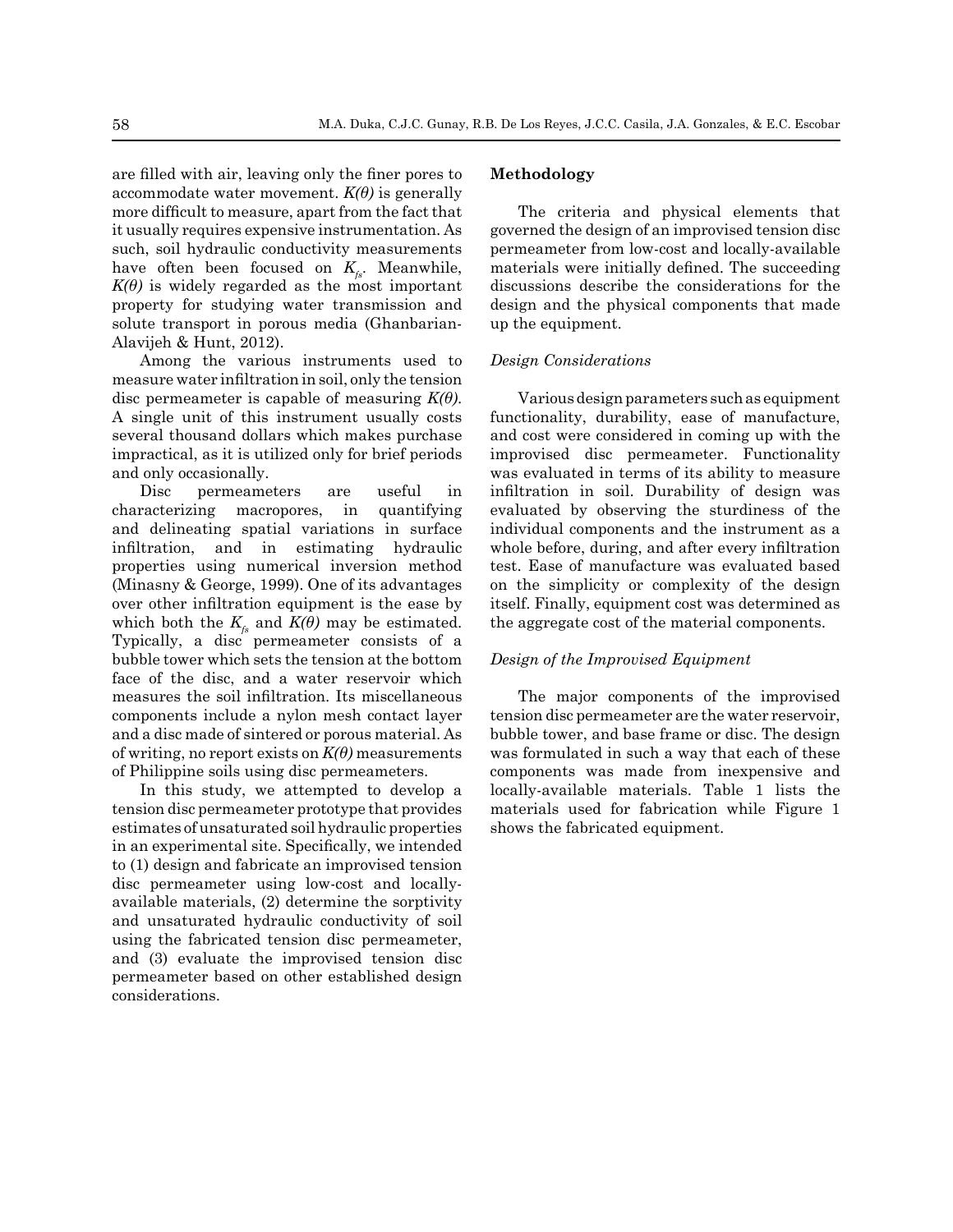| COMPONENT                                                  | <b>MATERIAL USED</b>                                  | <b>SPECIFICATIONS</b>                                                                                         |  |
|------------------------------------------------------------|-------------------------------------------------------|---------------------------------------------------------------------------------------------------------------|--|
| <i>Major Components:</i>                                   |                                                       |                                                                                                               |  |
| A. Water reservoir                                         | Plexiglass tube                                       | Nominal diameter: 2"; Length: 36"                                                                             |  |
| B. Bubble tower                                            | Plexiglass tube                                       | Nominal diameter: 1"; Length: 12"                                                                             |  |
| C. Base frame or disc                                      | Galvanized iron (GI) sheet;<br>Flat bar:<br>Couplings | GI sheet: 200 mm diameter;<br>Flat bar: 1" x $1/8$ " x $26$ ";<br>Couplings: $1 \frac{1}{2}$ and 1 inner dia. |  |
| <i>Miscellaneous Components:</i>                           |                                                       |                                                                                                               |  |
| D. Contact material                                        | Cheesecloth and meshes                                | Diameter: 250 mm                                                                                              |  |
| E. Bubble entry tube                                       | Glass tube                                            | Inner diameter: $\frac{1}{4}$ <sup>**</sup>                                                                   |  |
| F. Tube connecting the<br>bubble tower to the<br>reservoir | Silicon hose                                          | Inner diameter: 1mm*                                                                                          |  |
| G. Scale to monitor the<br>water reservoir level           | Tape measure                                          | Length: $1000$ mm <sup>*</sup>                                                                                |  |
| H. Cork stoppers                                           | Rubber stoppers                                       | Inner diameters: $1\frac{3}{4}$ and $\frac{3}{4}$ "                                                           |  |

Table 1. Materials used for the fabrication of the improvised tension disc permeameter.

\*Standard size

The improvised disc permeameter was designed following the typical structure of several commercially-available models, borrowing design elements where applicable or convenient. For example, the two cylinders comprising the two major components – water reservoir and bubble tower – were made of plexiglass tubes following the design of Perroux & White (1988). The two-inch and one-inch diameter of the reservoir and bubble tower, respectively, were based on Eijkelkamp's (2010) Tension Infiltrometer. The manner of connection between these two cylinders was adopted from the hydraulic connection of Soilmoisture's (2008) Tension Infiltrometer. The iron base disc followed Perroux & White's (1988) standard disc diameter of 200 mm. Ordinary GI sheet was chosen as material for fabricating the iron base disc due to its affordability, availability, and ease to shape. A 1" flat bar, formed into a circular shape, was welded to the GI sheet disc and served as the base that supports the body of the permeameter.

The miscellaneous components of the improvised permeameter are the contact material, bubble entry tube, connecting tube, and cork stoppers. The contact material was made from layers of local cheesecloth and mosquito net which are a lot cheaper than the sintered metal disc used in Decagon's (2015) Minidisk Infiltrometer and the nylon mesh fabric of McKenzie et al. (2002). A glass tube with an inner diameter of ¼" served as bubble entry tube. The connecting tube from the bubble tower to the reservoir was made from 1 mm silicon air hose used in aquaria systems. Lastly, rubber stoppers were fitted to the mouths of the two plexiglass tubes to secure air tightness.

### *Tension Disc Permeameter Setup*

Close contact between the improvised instrument and the soil surface was maintained by selecting a relatively smooth, flat surface on the experimental site. A carpenter's level was set on top of the disc to ensure that the permeameter stood perpendicular to the soil surface. Before conducting infiltration experiments, dry samples were obtained using core samplers (7.55 cm diameter, 7.35 cm height) for the measurement of bulk density  $\rho_b$  (M/L<sup>3</sup>). Soil samples were brought to the laboratory for moisture analysis.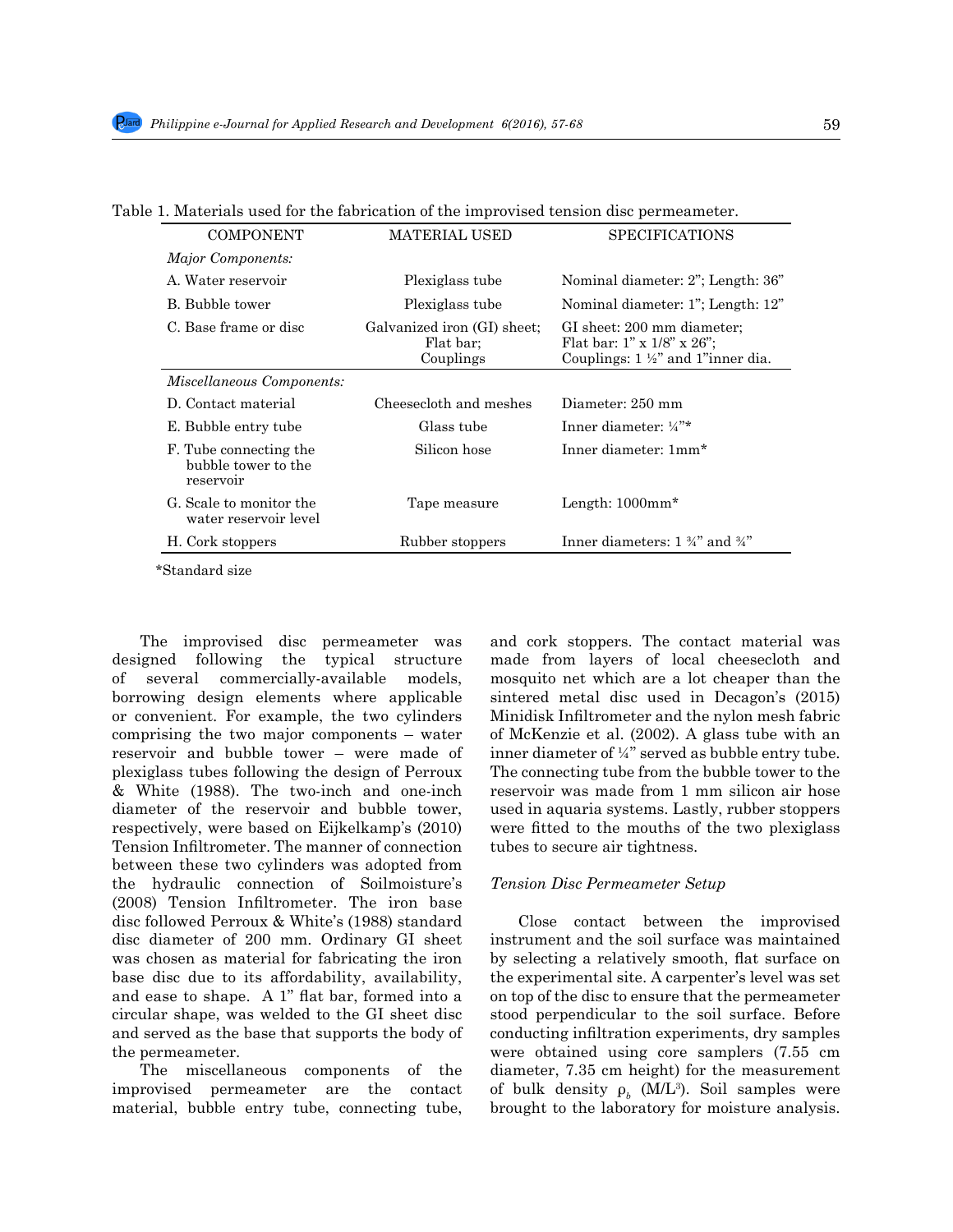4



**Figure 1**. Actual (L) and schematic diagram (R) of the improvised tension disc permeameter. (*Note:* Refer to Table 1 for the corresponding component at each letter label. Label "D" only specifies the location of the contact material, as it is attached only during the conduct of infiltration experiments.)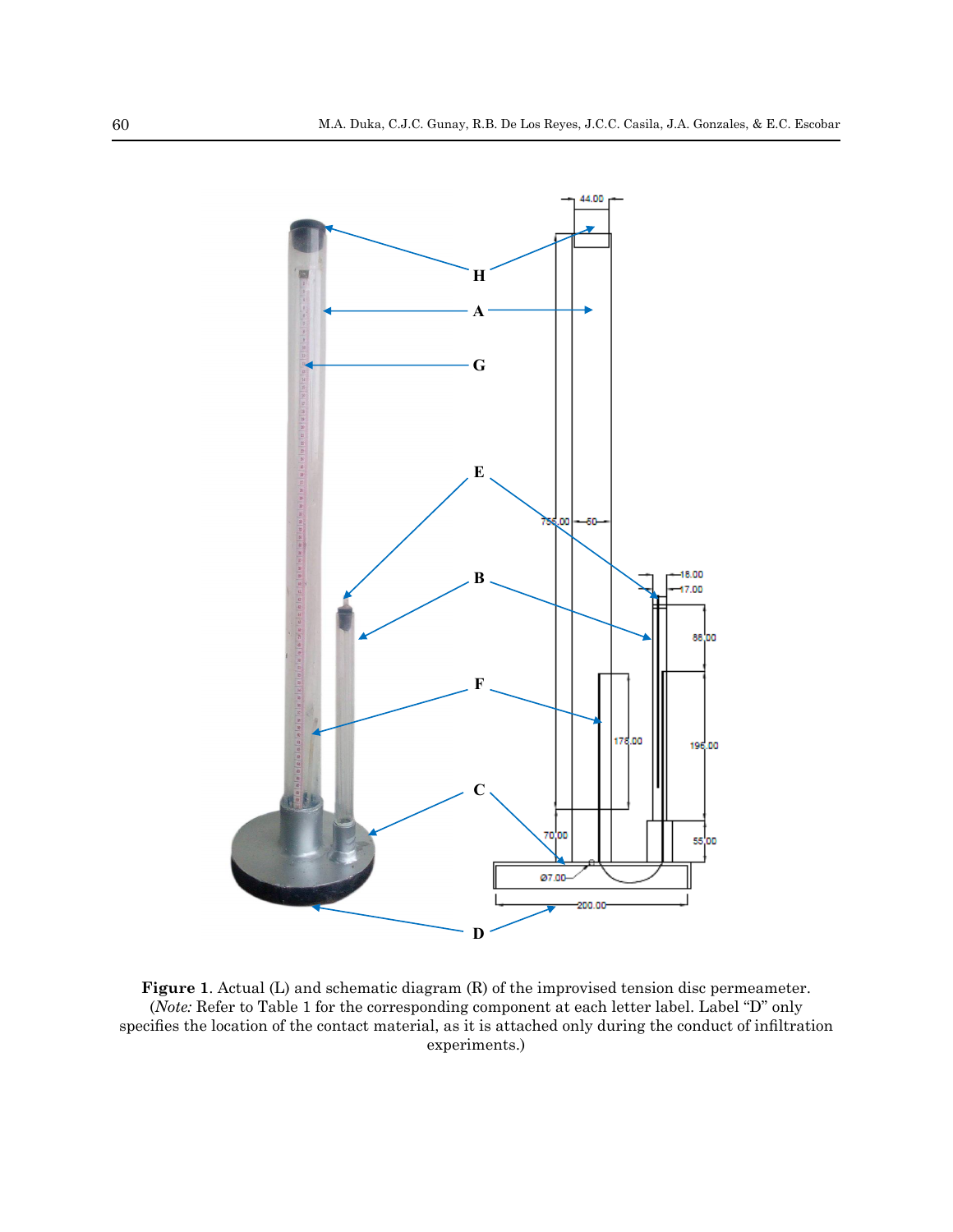diameter, 7.35 cm height) for the measurement of bulk density *ρ<sup>b</sup>* (M/L<sup>3</sup>

determined using the equation below, determined using the equation below,

(*Equation 1*)

where  $w_i$  is the initial moisture content by mass  $(g/g)$ .

a specifical consisting  $\alpha$  (1.9 and 2). It has generated the concentration  $\alpha$  (1.9) were estended in the form  $ax^2 + bx +$ explicit and conclusive relationships can be made  $\overrightarrow{c}$ . However, the value of c was neglected base between the applied tension and the soil hydraulic on the simplified Philip's (1969) equation. T properties being estimated. Infiltration of water sorptivity S in  $mm/s^{0.5}$  is given by the value of b<br>from the properties we simpled by the patron of a partition that is filtration with discussion from the reservoir was signaled by the entry of and the steady-state infiltration rate A' in mr air into the system through the entry tube in is obtained as the numerical value of  $a$ .<br>
the hubble tower The draw in weten level in the White at al. (1002) method (Equation reservoir was recorded as a function of elapsed and varior was recorded as a function of elapsed from the soil surface and, using a core sampler, The equations employed for these methods are wet samples from the infiltrated surface were provided below:  $\frac{1}{\sqrt{2}}$  obtained to get the final volumetric moisture Infiltration experiments were carried out at a specified tension *h* (Figure 2). A large interval among the tensions was considered so that properties being estimated. Infiltration of water sorptivity  $\overline{S}$  in mm/s<sup>0.5</sup> is given by the bubble tower. The drop in water level in the White et al. (1992) method time *t* until the soil had reached a steady rate of infiltration. The equipment was then removed conductivity estimates from the in from the soil surface and, using a core sampler, content θ.  $\mathbf{I}^{\text{L}}$  and  $\mathbf{I}^{\text{R}}$  and  $\mathbf{I}^{\text{R}}$  and  $\mathbf{I}^{\text{R}}$  and  $\mathbf{I}^{\text{R}}$ 

to hydrometer analysis to determine their particle  $\pi r_0(\theta - \theta_i)$ size distribution. Corrections for viscosity due to **of water from the reservoir was signaled by the system of a** semi-logarithmic plot of the particle size diameter was generated, and the resulting son type of  $Q_x$  is the steady-state inflitration the sample was determined using the Atterberg rate (L/T)  $\frac{a}{b}$  and  $\frac{b}{c}$  and  $\frac{c}{d}$  and  $\frac{c}{d}$  are the specific soil type of  $\frac{b}{d}$  is the shape factor empirical constants for the van Genuchten-<br>  $\frac{1000 \text{ N}}{2 \text{ N}} = \frac{1000 \text{ N}}{2 \text{ N}} = \frac{1000 \text{ N}}{2 \text{ N}} = \frac{1000 \text{ N}}{2 \text{ N}} = \frac{1000 \text{ N}}{2 \text{ N}} = \frac{1000 \text{ N}}{2 \text{ N}} = \frac{1000 \text{ N}}{2 \text{ N}} = \frac{1000 \text{ N}}{2 \text{ N}} = \frac{1000 \text{ N}}{2 \text$  $E$ <sup>2</sup> Empirical constants for the van Genuchten the sample of the soils<br>  $E$  Zhang method (Zhang, 1997) of estimating  $K(\theta)$ . S is the sorptivity (L/T<sup>0.5</sup>) temperature changes and soil density variability  $\frac{C_2}{d}$   $\frac{C_2}{d}$  ( with the standard of 2.65 g/cm<sup>3</sup> were applied. A  $A$   $A$ with the relative percentage of soil suspension was generated, and the resulting soil type of the experimental site is required in determining diffusivity function

## $Analysis$  of Tension Disc Permeameter  $\stackrel{\circ}{\theta}$  is the  $Measurements$

The drop in water lever in the reservoir<br>corresponds to a certain value of infiltration rate.<br> $C_i$  is the steady-state infiltration The infiltration depth *i* at a certain time period  $C_2$  is the steady-state infiltration depth *i* at a certain time period rate (L/T) was computed using the equation  $A$  is the value relating the v The drop in water level in the reservoir

$$
i = \frac{q}{A}
$$
 (Equation 2)

where  $i$  is the infiltration depth (mm),  $q$  is the amount of inflow  $(mm<sup>3</sup>)$ , and *A* is the disc area  $\text{(mm)}$ .

The initial volumetric water content  $\theta$ <sub>*i*</sub> was **Instantaneous** *i* values were tabulat  $\theta_i = w_i \rho_b$  (*Equation 1*) curves showing the relationship between the  $\text{R}$  specified tension *h* (Figure 2). A large interval of determination  $(R^2)$  were obtained. The cumulative infiltration  $I$  at the ordinate was and the steady-state initiation rate *n* in mm/s<br>is obtained as the numerical value of *a*. Instantaneous *i* values were tabulated and successive points were added to obtain the cumulative infiltration *I*. Infiltration square root of time  $t^{0.5}$  at the abscissa and derived from each trial. From the infiltration curve, the polynomial equation and coefficient *c*. However, the value of *c* was neglected based on the simplified Philip's (1969) equation. The and the steady-state infiltration rate  $A'$  in mm/s

filtration. The equipment was then removed conductivity estimates from the infiltration data. is obtained as the numerical value of  $a$ .<br>White et al. (1992) method (Equation 3) and van Genuchten-Zhang method (Equation *b*) 4) were used to obtain unsaturated hydraulic provided below:

content 
$$
\theta
$$
.  
A separate set of soil samples were subjected to hydrometer analysis to determine their particle

$$
K(\theta) = \frac{C_2}{A}
$$
 (Equation 4)

where: where: where:

- $\overline{Q}$  is the steady-state infinite infinite infinite  $\overline{Q}$  is the steady-state (L/T) in  $\overline{Q}$  $\mathbf{b}$  is the steady-state infinitation equals (1.555)  $Q_{\infty}$  is the steady-state infiltration  $\text{rate (L/T)}$ rate (L/T)
- $\frac{1}{2}$  is the shape factor for soil water *S* the shape factor for so diffusivity function equal to  $0.55$ <br>for field soils for field soils
- $S$  is the sorptivity (L/T<sup>0.5</sup>)
- $r_o$  is the effective radius of disc (L)
	- $\hat{\theta}$  is the final volumetric moisture content  $(L^3/L^3)$
	- to the tension and radius of the initial volumetric moisture  $\frac{1}{2}$  is the initial volumetric moisture content (L $^3$ /L $^3$ )  $\theta_i$  is the initial volumetric moisture<br>
	content ( $\frac{13}{13}$  <sup>3)</sup>
	- $C_2$  is the steady-state infiltration rate (L/T)
- **From the infinite of determination** and determination and determination of determination of determination of determination (*R*<sub>2</sub>.91) was computed using the equation  $A$  is the value relating the van  $\overline{A}$  (*Equation 2*) given soll type to the tension and radius of the infiltrometer equations<sup>.</sup>  $=$  11.65(1.4)<br> **A** is the value relating the van disc which is given by these  $\epsilon$  equations:  $\frac{1}{2}$  =  $\frac{1}{2}$   $\frac{1}{2}$   $\frac{1}{2}$   $\frac{1}{2}$   $\frac{1}{2}$   $\frac{1}{2}$   $\frac{1}{2}$   $\frac{1}{2}$   $\frac{1}{2}$   $\frac{1}{2}$   $\frac{1}{2}$   $\frac{1}{2}$   $\frac{1}{2}$   $\frac{1}{2}$   $\frac{1}{2}$   $\frac{1}{2}$   $\frac{1}{2}$   $\frac{1}{2}$   $\frac{1}{2}$   $\frac{1}{2}$   $\frac{1}{2}$ 1.9 given by these given soil type to the tension

). Soil samples were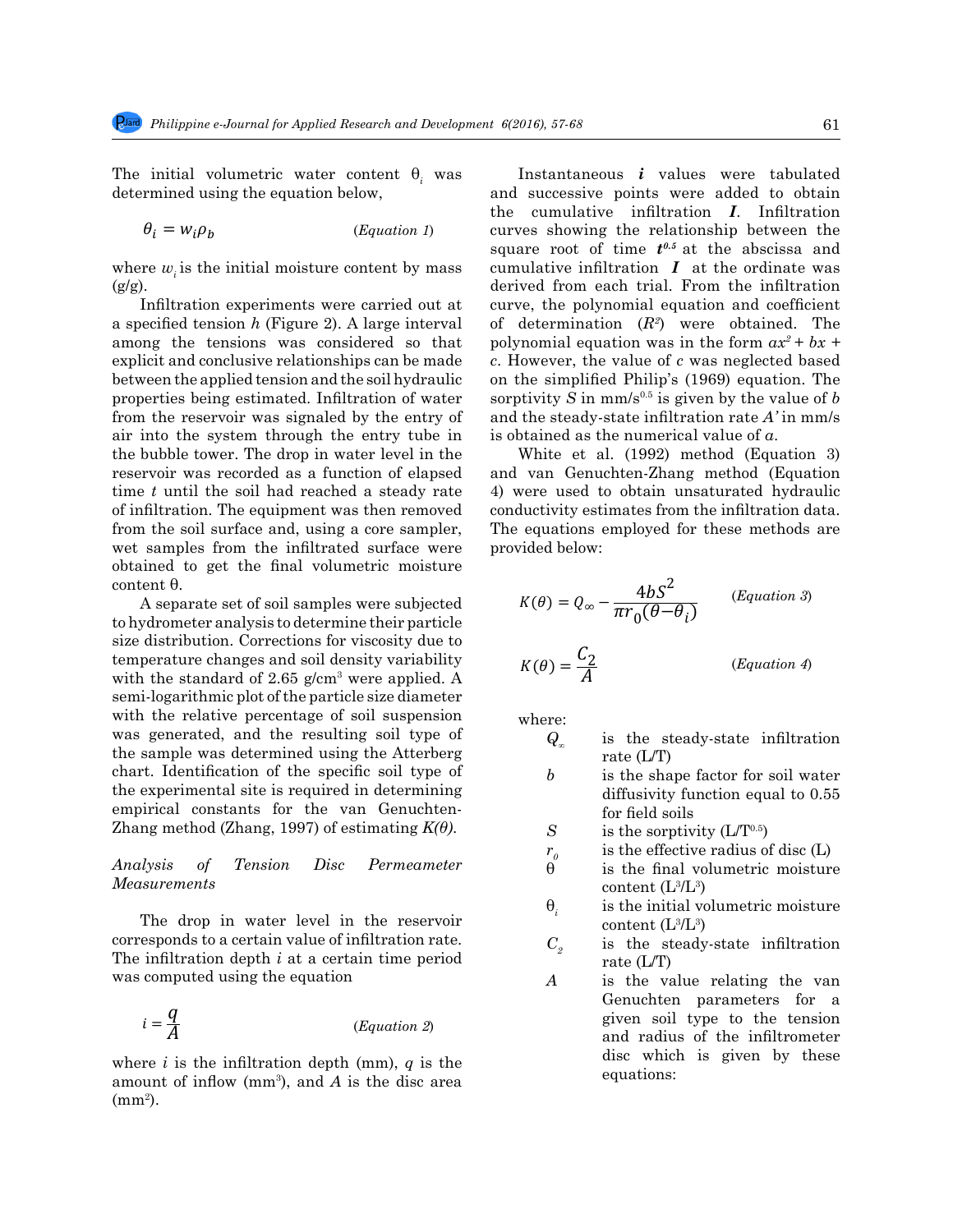$$
A = \frac{11.65(n^{0.1} - 1) \exp[2.92(n-1.9)\alpha h]}{(ar_0)^{0.91}}
$$
 when n \ge 1.9 (Equation 4a)  

$$
A = \frac{11.65(n^{0.1} - 1) \exp[7.50(n-1.9)\alpha h]}{(ar_0)^{0.91}}
$$
 when n < 1.9 (Equation 4b)

type to the tension and radius of the infinite of the infinite of the infinite of the infinite of the infinite of the infinite of the infinite of the infinite of the infinite of the infinite of the infinite of the infinit

where: where: where:

 $n, \alpha$  are the van Genuchten parameters dependent on the soil type



**Figure 2**. Water levels maintained at the bubble tower at the application of three individually applied tensions.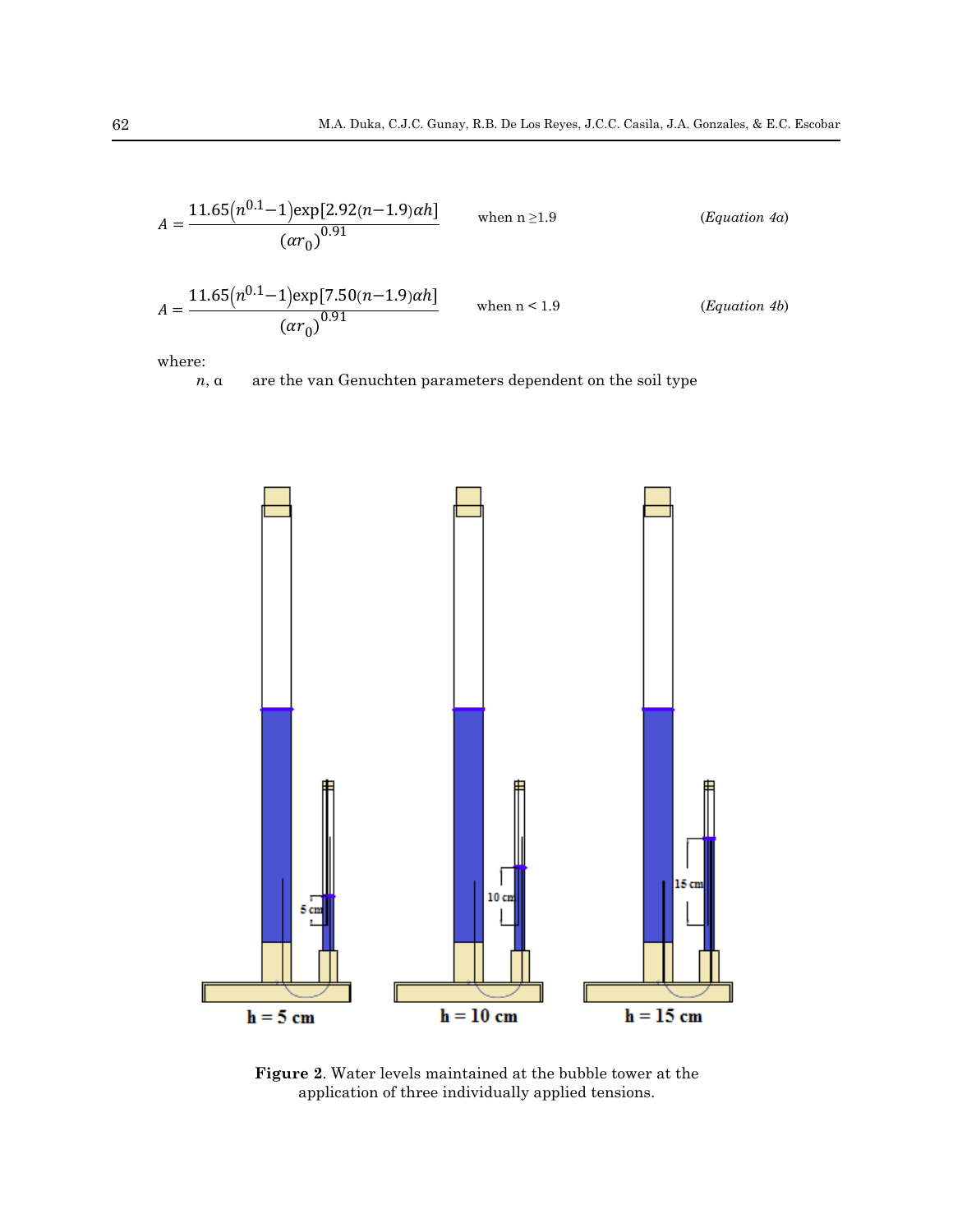## **Results and Discussion**

### *Soil Physical Properties*

Field estimation of *S* and *K(θ)* from infiltration measurements requires determination of some soil physical characteristics. These soil physical properties such as soil type, bulk density  $\boldsymbol{\rho}_b$ , and moisture content can influence the entry of water into the soil surface and its transmission within soil pores. Thus, measurement of these physical properties before and after every infiltration experiment is essential.

Soil in the experimental site was 13.30% sand, 57.60% silt, and 29.03% clay which correspond to a silty clay loam texture. Knowledge of the soil type in the experimental site is essential, as most soil properties and processes are dependent on it. In particular, it is necessary in analysis when using the van Genuchten-Zhang method (Zhang 1997). The initial volumetric water content  $\theta$ <sub>i</sub> was 0.1490 cm3 /cm3 . Final volumetric water contents are summarized in Table 2.  $\mathcal{L}$ 

**Table 2**. Final volumetric moisture contents determined after each infiltration trial.

| <b>PROPERTY</b>                              | <b>TRIAL</b>   | TENSION (cm) |        |        |  |
|----------------------------------------------|----------------|--------------|--------|--------|--|
|                                              |                | 5            | 10     | 15     |  |
| $\theta$ (cm <sup>3</sup> /cm <sup>3</sup> ) |                | 0.2603       | 0.4782 | 0.5977 |  |
|                                              | $\overline{2}$ | 0.4334       | 0.5052 | 0.5530 |  |
|                                              | 3              | 0.4512       | 0.5447 | 0.5282 |  |
|                                              | 4              | 0.2560       | 0.5044 | 0.5283 |  |
|                                              | 5              | 0.4034       | 0.5672 | 0.4968 |  |
| AVERAGE                                      |                | 0.3609       | 0.5199 | 0.5408 |  |

Results show that, in general, final volumetric moisture contents increase with increasing tension. This observation is consistent with infiltration theory models such as the van Genuchten-Zhang equation which shows the direct relation between infiltration rate and tension. Deviations from this expected outcome may be attributed to some variability in soil composition within the test site itself.

## *Disc Permeameter Manometry*

The pressure distribution of the two fluids (Figure 3) inside the system during infiltration experiments was analyzed to determine whether fluid elevation affected the resulting pressure of the system. To facilitate the analysis, a simplified I manometer diagram representing the system was developed (Figure 4) from which the change in pressure of the system can be determined as

$$
\Delta P = P_{atm} + \gamma h_{BT} + \gamma h_{air,1} - \gamma h_{WR} - \gamma h_{air,2}
$$
  
(Equation 5)

 $P$  is the difference in pressure ( $P$ ) and  $P$  is the difference in pressure ( $P$ ) and  $P$ where:

| $\Delta P$                  | is the difference in pressure (L)       |
|-----------------------------|-----------------------------------------|
| $P_{_{atm}}$                | is the atmospheric pressure equal to    |
|                             | 1019.744 cm $H9O$                       |
| γ                           | is the specific weight of the fluid     |
|                             | present $(ML^2T^2)$                     |
| $h_{_{WR}}$                 | is the water level in the reservoir (L) |
| $h_{\scriptscriptstyle RT}$ | is the water level in the bubble        |
|                             | tower $(L)$                             |
| $h_{_{air,n}}$              | is the height of the space occupied by  |
|                             | air (L) in the connecting tube $(1)$    |
|                             | and water reservoir $(2)$               |
|                             |                                         |

The simplified manometer diagram illustrates the simplified inanometer diagram indistrates<br>the arrangement of fluids in the system, starting from the bubble tower up to the air enclosed in the upper portion of the water reservoir.

The value assigned to  $h_{BT}$  was based on the maintained tension  $(5, 10, \text{or } 15 \text{ cm})$  in the system during the infiltration trials. A lower applied tension (refer to Figure 2) corresponds to a greater air pressure maintained in the bubble tower. On the other hand, the value of  $h_{WR}$  was measured when the initial reservoir level was at the zero position in the measuring tape and when it was set to a lower height corresponding to the 15 cm position. Substitution of the measured air and water levels to Equation 5 provides insight into the effect of air pressure in the bubble tower on the rate of flow inside the water reservoir.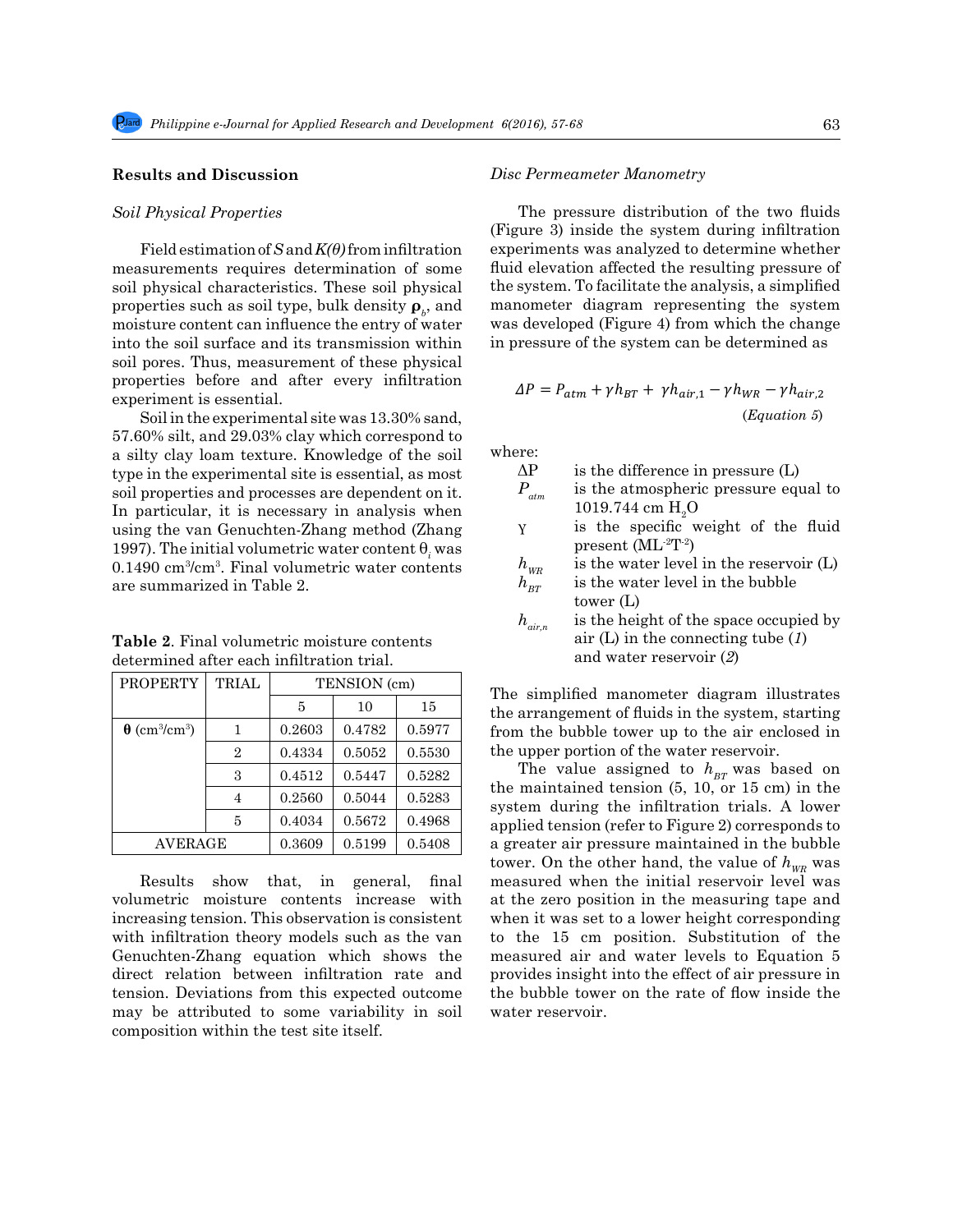

**Figure 3**. A diagram of the equipment showing the fluids present.



**Figure 4**. A simplified manometer to illustrate the arrangement of fluids in the system.

Table 3 shows the average of individual pressure differences (*∆P*) at different tension levels computed when the initial water level in the reservoir is at 0 cm and when it is lowered to 15 cm. The values of *∆P* at different water levels in the bubble tower primarily derive from atmospheric pressure and appear to vary only slightly. The same can be said with values of *∆P* when the water level in the reservoir is changed from 0 cm to 15 cm. As such, it can be inferred that changes in the elevation of the two fluids does not greatly affect the resulting pressure of the system. This means that, when conducting field experiment using the improvised tension disc permeameter, the initial water level in the reservoir can be set to any height without having to worry about considerable effects on the pressure distribution inside the equipment and on infiltration measurements.

**Table 3**. Average pressure difference (*∆P*) at three tensions.

| <b>TENSION</b><br>(cm) | $\Delta P$ when<br>$h_{\rm\scriptscriptstyle WR}$ is at $0$<br>cm initial<br>level | $\Delta P$ when<br>$h_{\rm\scriptscriptstyle WR}$ is at $15$<br>cm initial<br>level | <b>AVERAGE</b><br>$\Lambda P$<br>(cm H <sub>0</sub> O) |
|------------------------|------------------------------------------------------------------------------------|-------------------------------------------------------------------------------------|--------------------------------------------------------|
|                        | (cm H <sub>9</sub> O)                                                              | (cm H <sub>9</sub> O)                                                               |                                                        |
| 5                      | 960.2487                                                                           | 975.0032                                                                            | 967.6259                                               |
| 10                     | 965.1733                                                                           | 979.9277                                                                            | 972.5505                                               |
| 15                     | 970.0978                                                                           | 984.8523                                                                            | 977.4751                                               |
| <b>AVERAGE</b>         | 965.1733                                                                           | 979.9277                                                                            | 972.5505                                               |

*Evaluation of the Fabricated Tension Disc Permeameter*

The four design considerations evaluated were functionality, durability, ease of manufacture, and cost. Functionality of the equipment was evaluated by (1) directly observing the reduction in water level at the reservoir through time, and (2) conducting actual infiltration experiments in the field. The first procedure was deemed necessary to inspect for factors other than soil infiltration that may affect the rate of water reduction in the reservoir.

The functionality of the tension disc permeameter rests largely upon the ability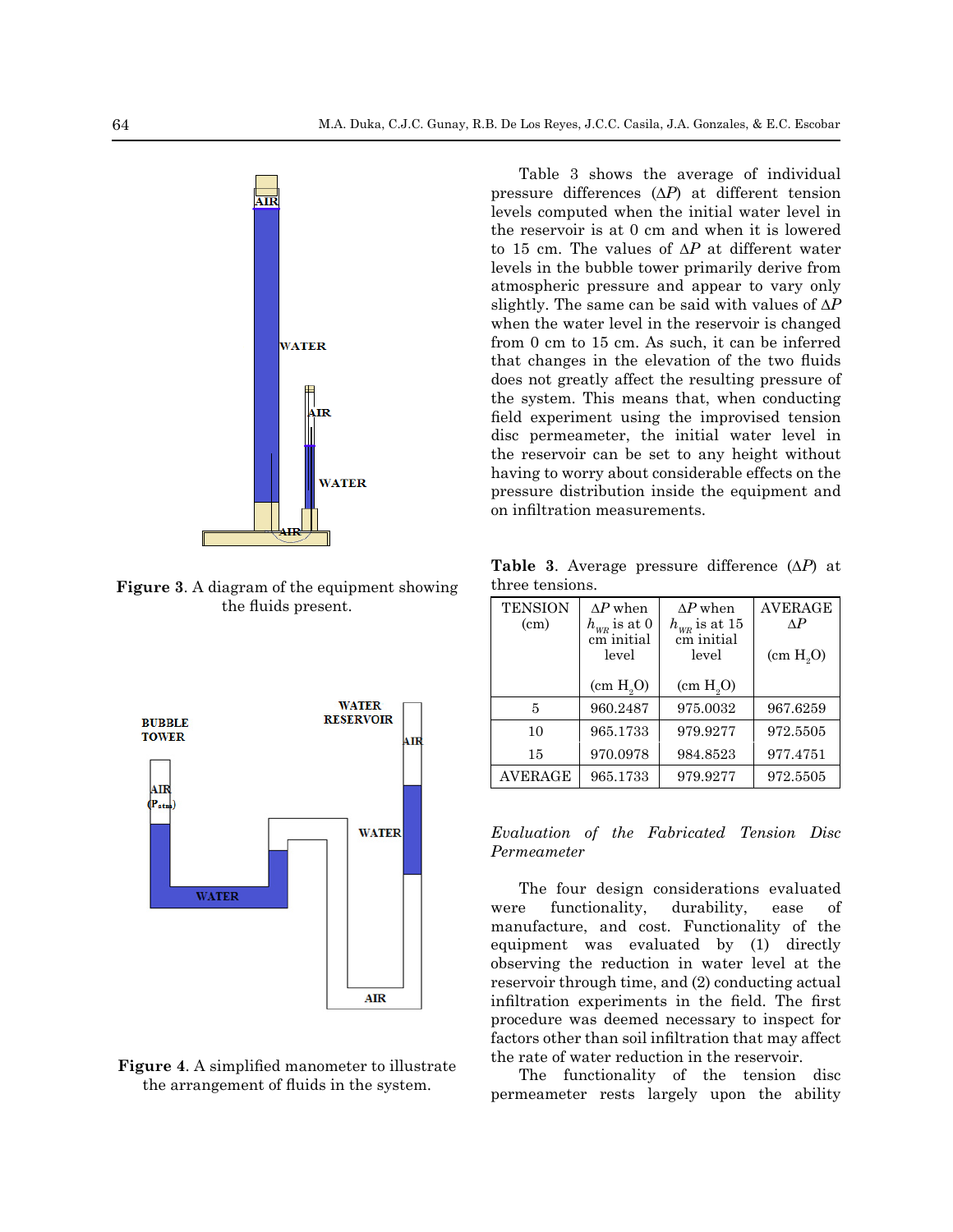of the water reservoir to provide water for infiltration into the soil surface. Meanwhile, the bubble tower serves to impose and maintain constant tension at the cloth base throughout the infiltration process. Infiltration was measured by the lowering of the water level in the reservoir (Figure 5) at a specified tension set at the bubble tower. To establish the functionality of the equipment, two setups were compared – one *without* soil surface contact and the other *with* soil surface contact.

Table 4 shows the change in the water level inside the reservoir with the equipment having no soil surface contact and the actual infiltration data obtained in the field where the equipment is placed in contact with the soil.



**Figure 5**. The tension disc permeameter setup showing the change in water reservoir level from  $t = 0$  (left) to  $t = t_f$  (right).

| ELAPSED                        | WATER LEVEL (cm) |          |                 |         |                 |      |
|--------------------------------|------------------|----------|-----------------|---------|-----------------|------|
| TIME<br>(seconds)              | $5 \text{ cm}$   |          | $10 \text{ cm}$ |         | $15 \text{ cm}$ |      |
|                                | without          | with     | without         | with    | without         | with |
| 0                              | 3.0              | 7.0      | 13.0            | $2.5\,$ | 5.1             | 12.0 |
| 15                             | 3.8              | 9.0      | 14.0            | 3.7     | $6.2\,$         | 13.3 |
| 30                             | 4.6              | $10.5\,$ | 15.0            | 6.0     | 7.3             | 15.6 |
| 45                             | 5.4              | 12.0     | 16.1            | 7.1     | 8.4             | 16.7 |
| 60                             | 6.6              | 13.7     | 17.5            | 8.5     | 9.7             | 18.0 |
| 75                             | 7.8              | 15.4     | 18.7            | 9.8     | 11.7            | 19.3 |
| 90                             | 9.0              | 17.1     | 20.6            | 10.7    | 13.8            | 20.6 |
| 105                            | 10.5             | 18.8     | 21.8            | 12.1    | 14.9            | 21.9 |
| 120                            | 12.0             | $20.5\,$ | 23.4            | 14.5    | 17.0            | 23.2 |
| f-statistic                    | 5.05             |          | 28.45           |         | 15.54           |      |
| f-critical,<br>$\alpha = 0.05$ |                  |          | 4.45            |         |                 |      |

**Table 4**. Water level drop in the reservoir *without* and *with* soil surface contact.

As may be observed from Table 4, a slower drop in water level occurred when infiltration runs were conducted on a flat, smooth, concrete surface than when the equipment was in actual contact with the soil surface. Analysis of variance at a significance level  $\alpha$  = 0.05 confirms that at all applied tensions, the water level drops in the two infiltration runs are significantly different from each other. Mounting the base frame disc onto a non-porous surface restricted the flow of water from the reservoir. On the other hand, mounting the base frame disc on soil permitted flow of water from the reservoir. These observations suggest that the improvised equipment functions as intended.

Data from Table 4 also suggests that the rate of water drop in the reservoir may have been influenced by some components of the improvised equipment. For example, sudden drops in water level at the onset may be attributed to the oversized center hole at the equipment's bottom mouth lid. The diameter of the center hole was dictated by the diameter of the side-tube hole which provides the hydraulic connection between the bubble tower and reservoir. Meanwhile, the size of the side-tube hole was dependent on the outer diameter of the standard silicon hose to be fitted to it. As such, some imperfections on the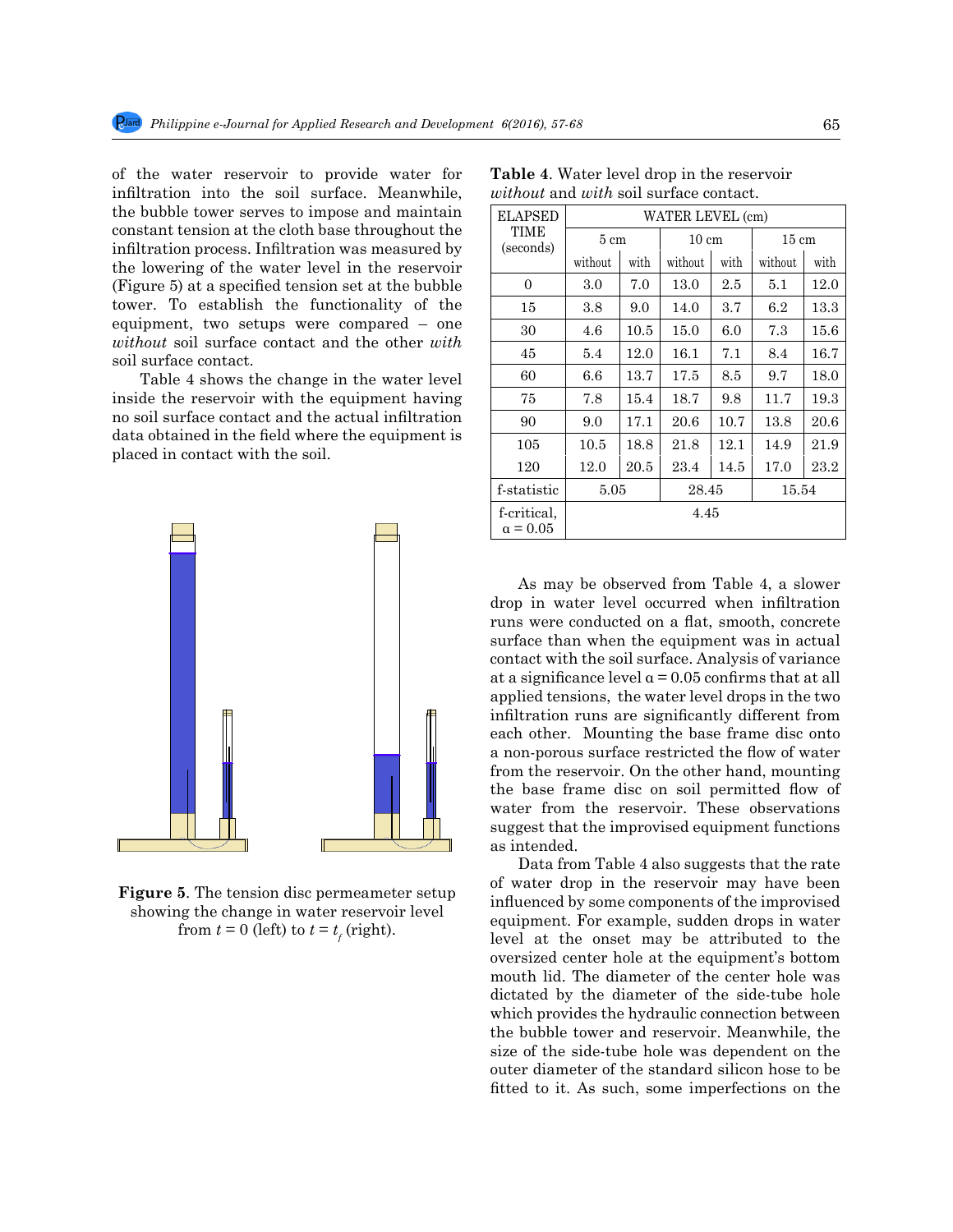performance of the improvised equipment may be ascribed to limitations inherent to locallyavailable materials.

Evaluation of the soil infiltration data in Table 4 reveals that the drop in water level at the early stage of infiltration can be attributed to pore spaces getting filled with water and air being displaced. As infiltration proceeds, the drop in water level slows down and eventually reaches steady-state. A representative infiltration curve is presented in Figure 6.

To compare soil infiltration characteristics as a consequence of the three individually applied tensions, infiltration curves were plotted and are presented in Figure 7. It is evident from the graph that as time progresses, cumulative



**Figure 6**. A sample infiltration curve generated.



Figure 7. Infiltration curve at applied tensions of 5, 10, and 15 cm. **Figure 7**. Infiltration curve at applied tensions of 5, 10, and 15 cm.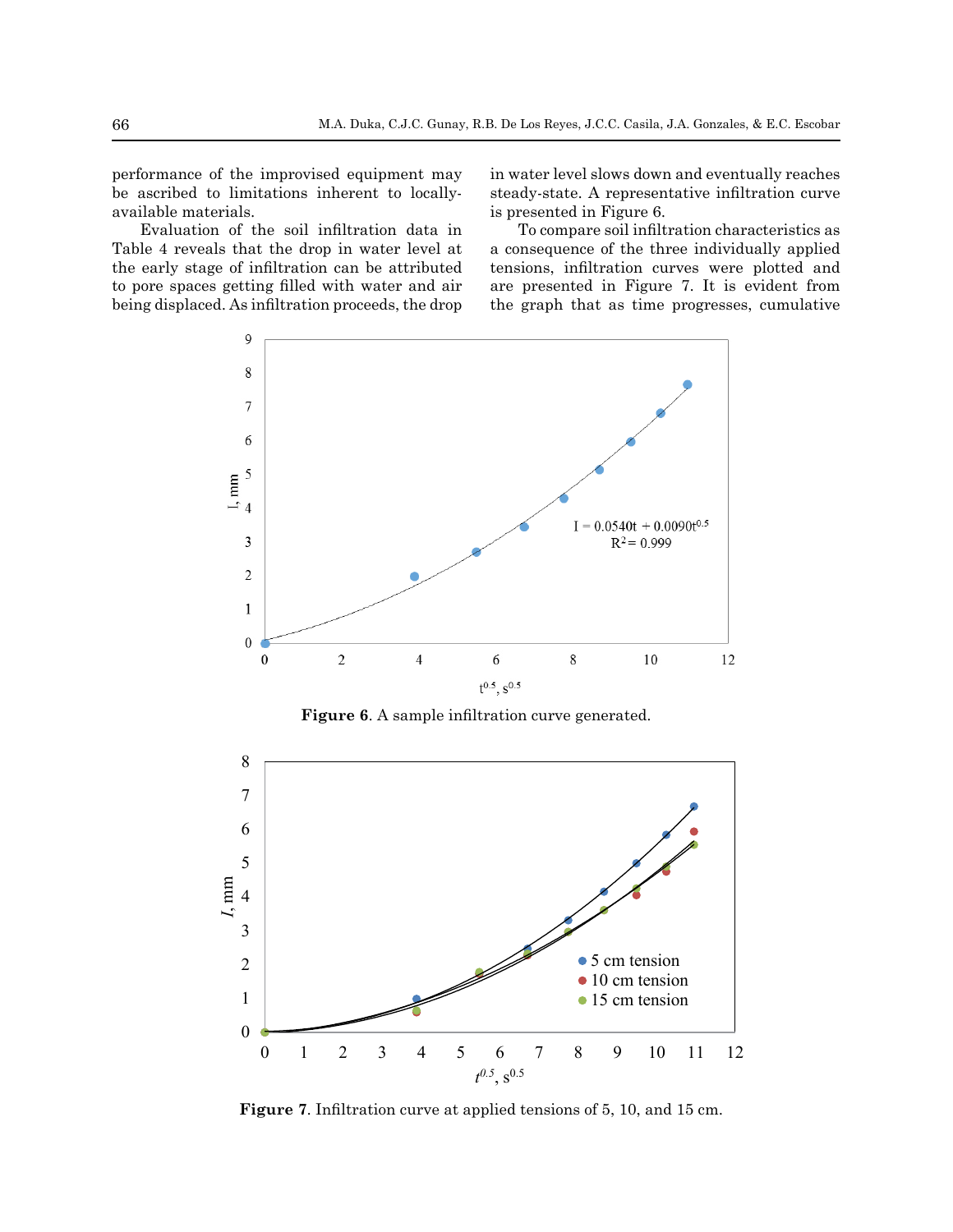infiltration *I* decreases with increasing applied tension. This may be explained by the fact that the greater the tension applied, the smaller are the maximum pore sizes that can participate in flow from the soil surface that results in lower infiltration volume (Minasny & George, 1999; Perroux & White, 1988). With the relationship among the actual measurements using the improvised disc permeameter matching those described by established theories, the design was considered functional despite some imperfections of the components.

The durability of the equipment was assessed by inspecting the whole assembly before, during, and after each operation. Initially, the bubble tower was not fixed in the assembly (adopted from Soilmoisture's Tension Infiltrometer) to easily control the water level when setting tension values. Also, the contact layer was detachable and was set to place only during the conduct of experiments. After several rounds of assembly and disassembly, the entire equipment was observed to remain sturdily fixed when the various components are put together for reuse. With this observation, the improvised equipment was deemed practically durable.

Manufacture of the equipment was determined to be relatively easy, as the design was adopted from existing models and with simplifications added. Finally, the cost of materials for the fabrication of the equipment was estimated to be approximately Php 2,200 (US\$ 50). Compared to the most affordable tension disc permeameter in the global market (Decagon's Minidisk Infiltrometer), the improvised equipment is at least 20 times cheaper.

#### *Soil Hydraulic Properties*

The soil sorptivity and unsaturated hydraulic conductivity measured using the improvised equipment is presented in Table 5. Results obtained using White et al. (1992) analysis showed dominance of *Q∞* on the estimates of  $K(\theta)$ . The ratio of *S* to the difference in moisture contents, *(θ– θ<sup>i</sup> )*, was very small as to substantially affect the value of  $K(\theta)$ . Thus, the steady-state infiltration rate alone can be considered as the estimate of *K(θ)* obtained from using the fabricated equipment.

Using results from 15 infiltration runs, *S* and  $K(\theta)$  of the silty clay loam at the experimental site was estimated to be  $0.0846$  mm/s $^{0.5}$  and 0.0441 mm/s, respectively.

**Table 5**. Soil sorptivity and unsaturated

| hydraulic conductivity. |                            |                    |                            |  |  |  |
|-------------------------|----------------------------|--------------------|----------------------------|--|--|--|
| TENSION (cm)            | $S$ (mm/s <sup>0.5</sup> ) | $K(\theta)$ (mm/s) |                            |  |  |  |
|                         |                            | White              | van<br>Genuchten-<br>Zhang |  |  |  |
| 5                       | 0.0372                     | 0.0536             | 0.0210                     |  |  |  |
| 10                      | 0.0554                     | 0.0412             | 0.0126                     |  |  |  |
| 15                      | 0.1612                     | 0.0375             | 0.0090                     |  |  |  |
| AVERAGE                 | 0.0846                     | 0.0441             | 0.0142                     |  |  |  |

In theory, steady-state infiltration rate and sorptivity are interdependent, and their values influence the unsaturated hydraulic conductivity estimate (White et al., 1992). Implied in this method is the assumption of similarity between capillary forces acting to draw water into the soil when steady-state flow is achieved and those at the onset of infiltration (Cook & Broeren, 1994). In contrast, estimates of *K(θ)* obtained from the van Genuchten-Zhang method are much lower compared to those obtained using White et al. (1997) method. This discrepancy can be attributed to the large value of the van Genuchten parameter *A* which increases as tension is increased. For this reason, estimates of  $K(\theta)$  using the White et al. (1997) method are deemed more reliable.

## **Conclusion**

An improvised tension disc permeameter was developed using low-cost and locally-available materials. The functionality of the equipment to estimate unsaturated hydraulic properties was tested and evaluated by quantifying the infiltration characteristics of a silty clay loam soil at three applied tensions: 5, 10, and 15 cm. Using infiltration data generated, the sorptivity *S* and unsaturated hydraulic conductivity *K(θ)* of the soil were determined.

It was found that the pressure difference in the system is only slightly affected by applied tension and initial water level in the